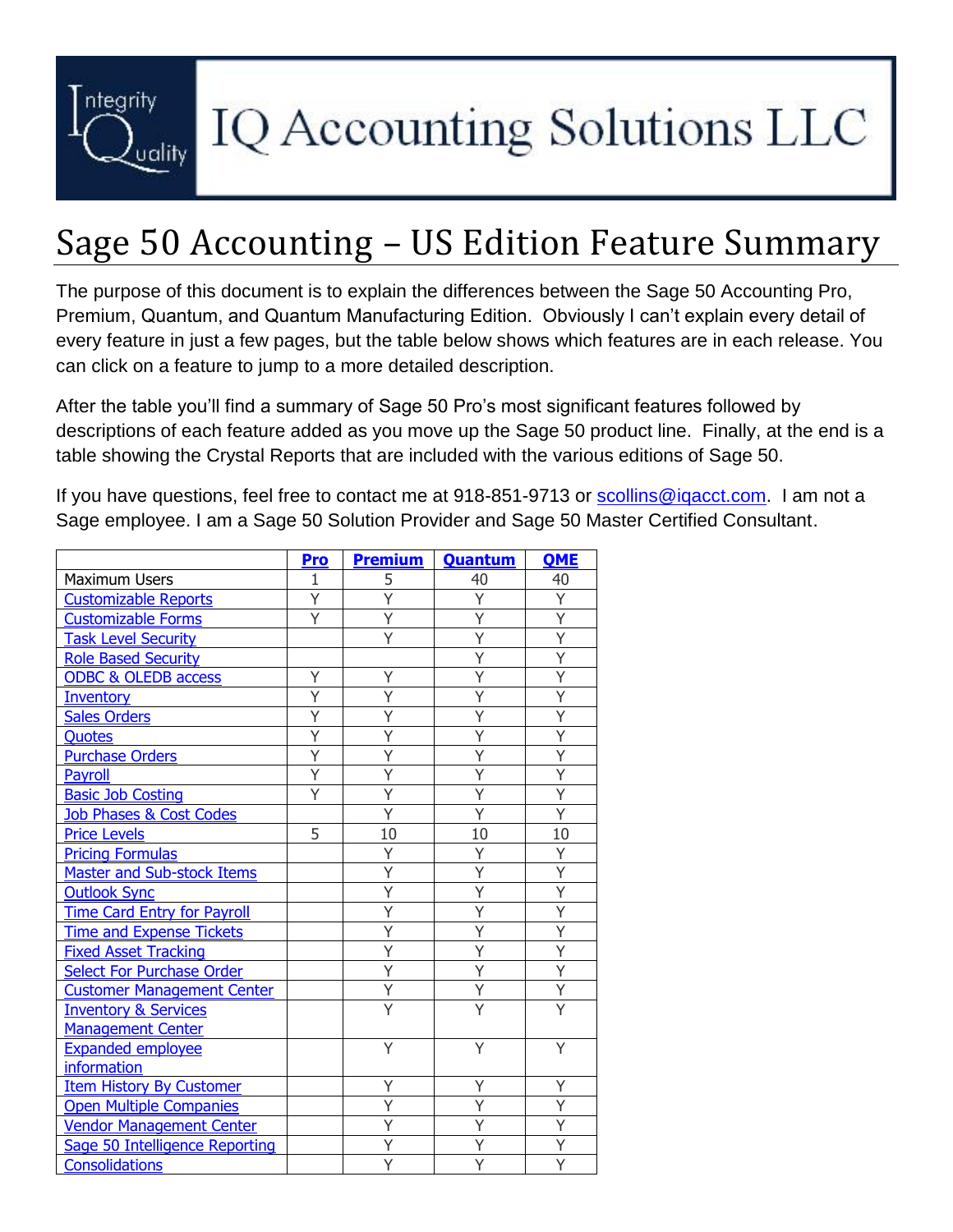| <b>Multiple Budgets</b>                   |    | Υ | Y | Υ |
|-------------------------------------------|----|---|---|---|
| <b>Payroll Raise History</b>              |    | Υ | Υ | Y |
| <b>Serialized Inventory</b>               |    | Y | Υ | Ý |
| <b>Archive Company</b>                    |    | Ý | Y | Ý |
| <b>Departmental Financial</b>             | Y* | Y | Υ | Ý |
| <b>Statements</b>                         |    |   |   |   |
| <b>Vendor Part Numbers</b>                |    | Υ | Υ | Υ |
| Proposals                                 |    |   |   |   |
| <b>Broadcast Invoicing</b>                |    | Υ | Υ | Υ |
| <b>Change Order Processing</b>            |    |   | Υ | Υ |
| <b>Progress Billing</b>                   |    |   | Y | Ý |
| <b>Contractor Insurance Tracking</b>      |    |   | Y | Ý |
| <b>Quantity Discounts</b>                 |    |   | Υ | Ý |
| <b>Work Tickets</b>                       |    |   |   | Ý |
| <b>Multipacks/UOM Conversions</b>         |    |   |   | Y |
| <b>Ability to revise Bill Of Material</b> |    |   |   |   |
| <b>SmartPosting</b>                       |    |   |   |   |
| <b>My Dashboard</b>                       |    |   | Υ | Υ |
| <b>Order Process Workflow</b>             |    |   | Υ | Y |
| <b>Log Users Out</b>                      |    |   | Υ | Ý |
| <b>Job Navigation Center</b>              |    |   | Υ | Ý |
| <b>Job &amp; Project Management</b>       |    |   | Υ | Ý |
| Center                                    |    |   |   |   |
| <b>MiSys Manufacturing</b>                |    |   |   | Y |

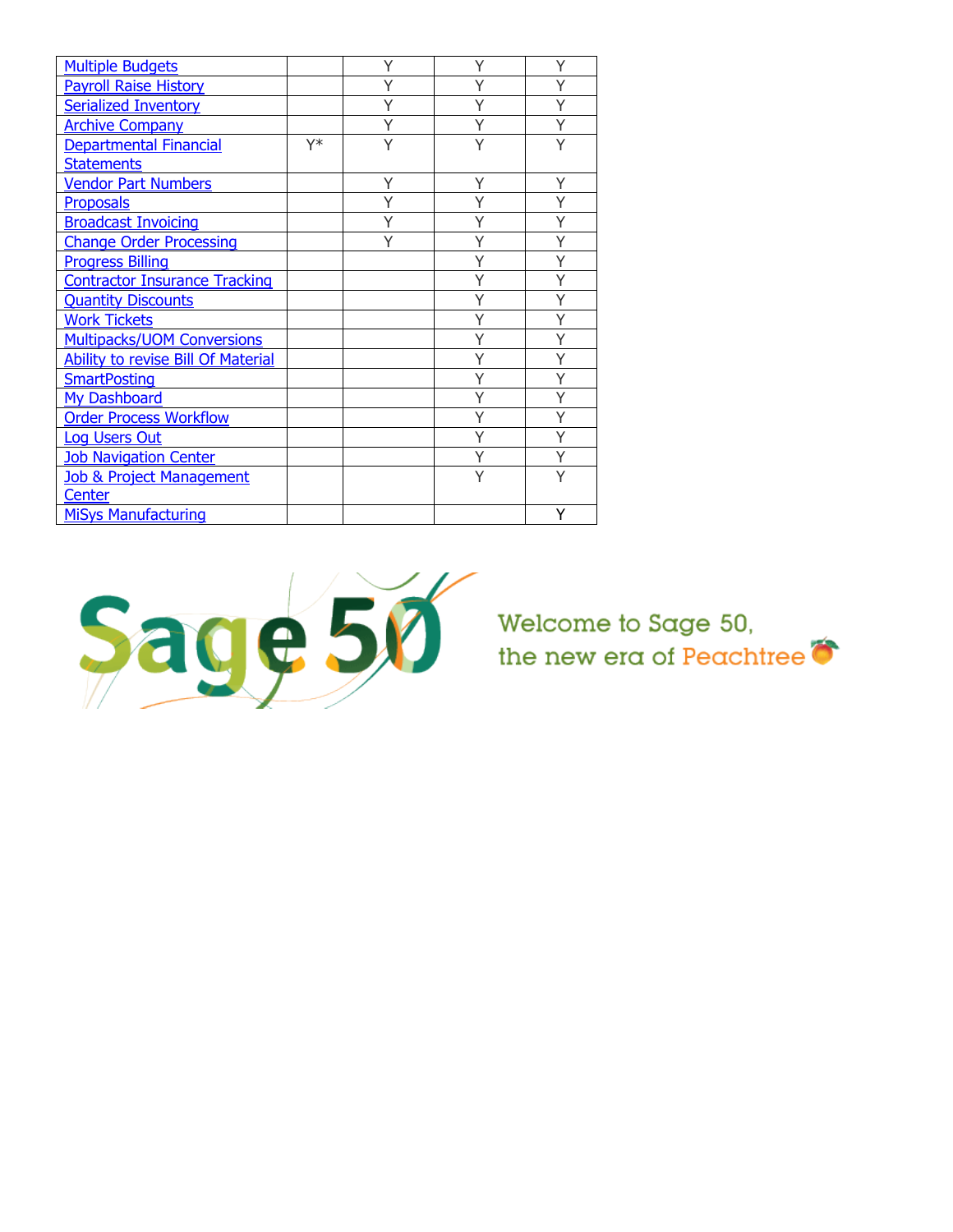### <span id="page-2-0"></span>**Sage 50 Pro Accounting 2015**



Summary: Sage 50 Pro Accounting is quite full featured for an entry level program. It does true double entry accounting. In addition to the basic general ledger, accounts payable, and accounts receivable, it adds sales order, purchase order, inventory, payroll and basic job costing. Forms (such as invoices and checks), financial statements, and other reports are all fully customizable. The main thing that keeps Sage 50 Pro firmly in the entry level category is that it is only available as a single user program. Up until a few versions ago, this was simply called Peachtree Accounting. So if you are still using Peachtree Accounting For Windows and are wondering which 2015 program you are supposed to upgrade to, this is what you are looking for.

Modules Included: General Ledger, Accounts Receivable, Accounts Payable, Bank

Reconciliation, Inventory, Sales Order, Purchase Order, and a limited version of Job Cost. The Payroll module is included but requires the purchase of a Business Care Gold or Platinum plan to be used.

Modules Not included: Fixed Assets, and Job Cost does not allow phases or cost codes.

#### <span id="page-2-2"></span>Notable Features:

- **Inventory** For this price point, Sage 50 Pro has very strong inventory features. You can choose between FIFO, LIFO, and Average costing. You can set minimum stock level and reorder quantities. Each item can have separate descriptions for sales and purchasing. You can even set up assembly items with a bill of materials. But be warned, in Pro, you can't edit the bill of materials once it has been used. For that you will need to look at Premium or Quantum. In addition to true inventory items, you can also set up non-stock, service, labor, and description-only items that are available to make invoicing and purchasing easier but that don't track quantity on hand and costing history.
- <span id="page-2-3"></span> **Sales Orders** - Allows you to track sales that are waiting to be filled. Sales orders can be converted in to sales invoices to avoid retyping the same information. Sales orders also commit inventory to help you know when to reorder.
- <span id="page-2-4"></span> **Quotes** - You can print quotes for your customers. If the quote is accepted, it can be converted in to either a sales order or an invoice with just a few clicks.
- <span id="page-2-5"></span> **Purchase Orders** - PO's interface with both the inventory and accounts payable. So when you receive the PO, it automatically increases inventory and sets up the invoice in accounts payable.
- <span id="page-2-6"></span> **Payroll** - Pro has a very capable payroll module but, as with all versions of Sage 50, it requires the purchase of a Business Care Gold plan (for up to 50 employees) or Platinum plan (unlimited employees). In addition to federal and state taxes, it handles just about any regular or pretax deduction you can throw at it such as insurance, garnishments and retirement plans including traditional or Roth 401k and IRA. Vacation and sick time can be tracked using either a lump sum or accrual method. Sage 50 Pro does not accommodate time card entry like the higher versions do. It can print signature ready forms on plain paper for most payroll tax reports. E-filing and direct-deposit are available as add-on services.
- <span id="page-2-7"></span> **Job Costing** – Set up jobs and assign income, expenses, and hours to jobs by tagging transactions (sales invoices, purchase invoices, payroll checks, general journal entries, etc.) with job numbers. Run reports to show summary or detail income and expense for each job.
- <span id="page-2-1"></span> **Customizable Reports** - Financial statements can be modified extensively, allowing you to create detailed reports, summary reports, or summary reports with supporting schedules. You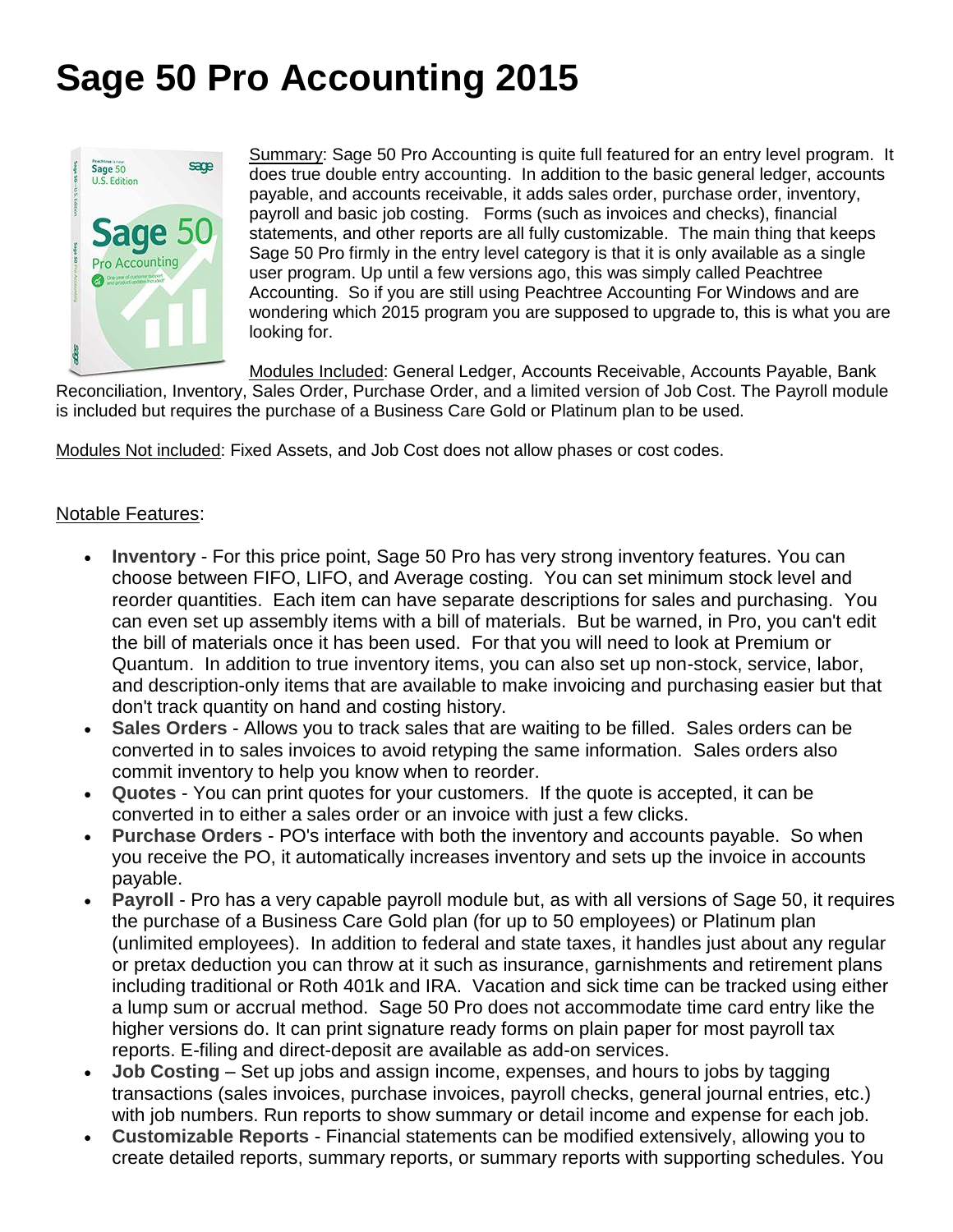can customize the order in which accounts are presented and insert subtotals at any point. While departmental reporting is listed as a feature in Sage 50 Premium, they can also be done in Pro of Complete without the aid of the automated feature found in Premium. Other (non-financial statement) reports can also be customized and saved as new reports. Most allow you to the change sort order, add or remove columns, apply filters, and some give detail and summary options.

- <span id="page-3-0"></span> **Customizable Forms -** Printed forms are very customizable, including the ability to add your logo. You have control over fonts, colors, and field placement. You cannot, however, create new fields.
- <span id="page-3-1"></span> **ODBC and OLEDB access** - You can establish a read-only connection to your Sage 50 data using ODBC or OLEDB. This allows you to extract data from Sage 50 for analysis in other programs such as Excel or Access.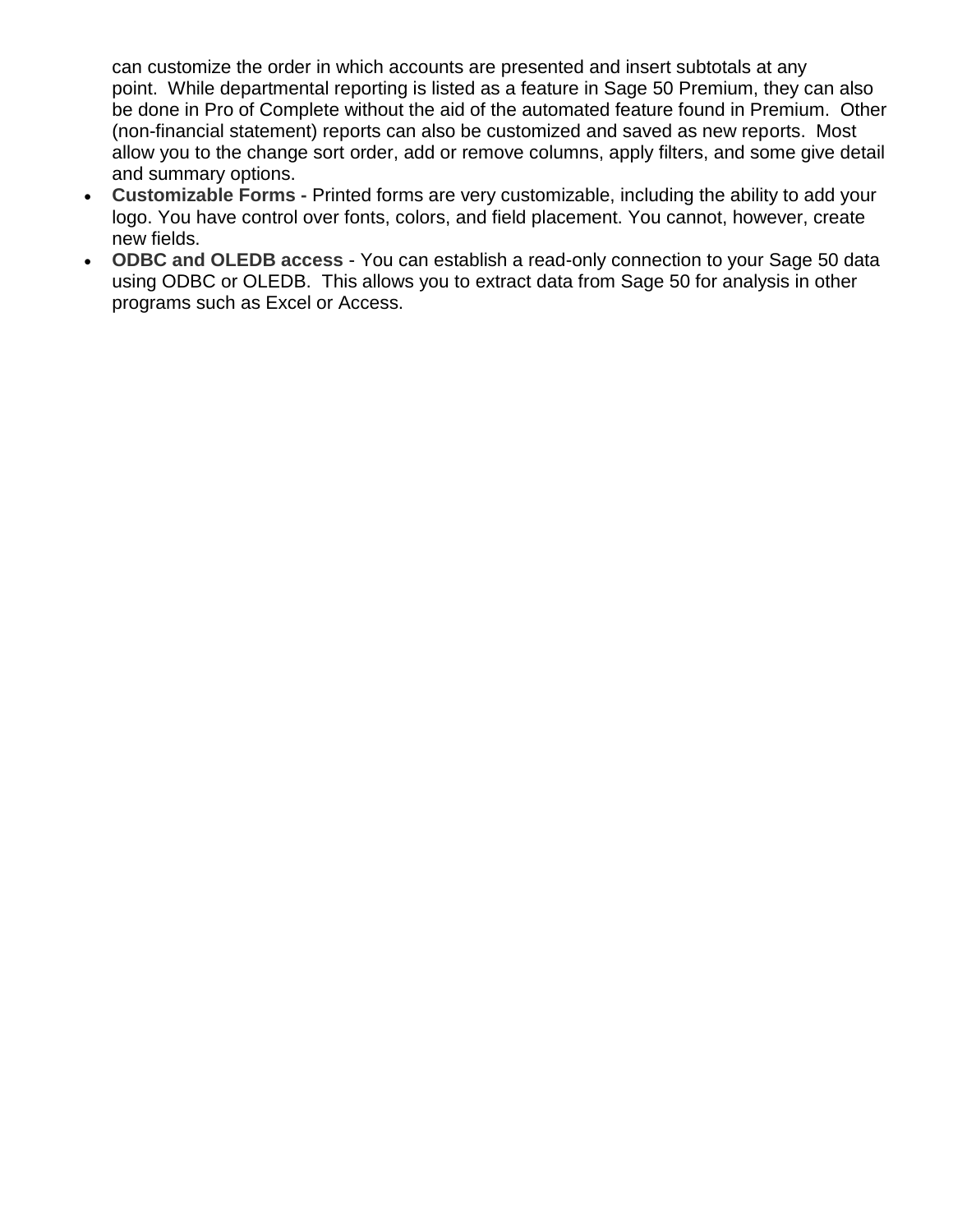### <span id="page-4-0"></span>**Sage 50 Premium Accounting 2015**



Summary: In addition to the features in Sage 50 Pro, the Premium edition offers multiple users, more inventory features, and stronger job costing. The management centers for customer, vendors, & inventory make it faster and easier to find information without running reports.

Modules Included: General Ledger, Accounts Receivable, Accounts Payable, Bank Reconciliation, Inventory, Sales Order, Purchase Order, Payroll, Job Cost, and Fixed Assets. Sage 50 Intelligence Reporting is included with a Business Care subscription.

#### Features Gained:

- <span id="page-4-13"></span> **Multiple Users** – In Sage 50 Premium you can purchase the exact number of user licenses you need, up to a maximum of 5. Licensing is based on named users, not concurrent users or seats.
- <span id="page-4-1"></span> **Security** - To provide the control needed with multiple users, Sage 50 Premium lets you set access levels of None, View Only, Add, Edit, or Full, for each screen for each user. If you have more than one company, permissions are set independently in each company.
- <span id="page-4-3"></span>**10 Price Levels** - increased from 5 in Sage 50 Pro.
- <span id="page-4-4"></span> **Pricing Formulas** - Formulas can be set up by price level for inventory items to streamline the process of recalculating prices. This allows you to recalculate prices for all or part of your inventory with just a few clicks; it does not mean that prices will automatically adjust any time your cost changes.
- <span id="page-4-5"></span> **Master and Sub-stock Items** - Automates the process of creating related inventory items with up to 2 attributes, such as a shirt that comes in different sized and colors.
- <span id="page-4-6"></span> **Outlook Sync** - Customer, Vendor, and Employee information in Sage 50 Premium can be synchronized with your Outlook contacts so that you only have to enter information once to keep both up to date.
- <span id="page-4-7"></span>**Time Card Entry for Payroll** - Enter time card information in a weekly time sheet view.
- <span id="page-4-8"></span> **Time and Expense Tickets** - In addition to feeding payroll, time tickets can also be used to bill clients for time. Expense tickets make it easy to bill for miscellaneous items such as photocopies that might otherwise be forgotten.
- <span id="page-4-9"></span> **Fixed Asset Tracking** - FAS for Sage 50 can calculate depreciation for up to 200 assets and post the depreciation entry directly to Peachtree's general ledger. FAS can be upgraded if you need more than 200 assets or multiple fixed asset users.
- <span id="page-4-2"></span> **Better Job Costing** - Jobs can be divided into phases and phases can be broken down in to cost codes for more detailed job reporting.
- <span id="page-4-10"></span> **Select For Purchase Order** - lets you select all or a range of inventory items for Sage 50 to evaluate and generate purchase orders based on inventory levels.
- <span id="page-4-11"></span> **Customer Management Center** - is a customizable screen that gives you easy access to your customer data. There are 19 areas of information that you can show, hide, or rearrange to fit your needs. Examples include Aged Receivables, Contacts, Sales Orders, Invoices, Item Sales History, and Top Customers over the last 12 months.
- <span id="page-4-12"></span> I**nventory & Services Management Center** - Quickly shows you status and transactions for a selected inventory item (stock or non-stock). It is customizable with 22 different modules including, Sales Invoices, Purchases, Inventory Adjustment, and Sales Backorders. It can also be set up to show build and unbuild transactions for assembly items, as well as the bill of materials. And for any item, you can see a list of assemblies that use it as a component.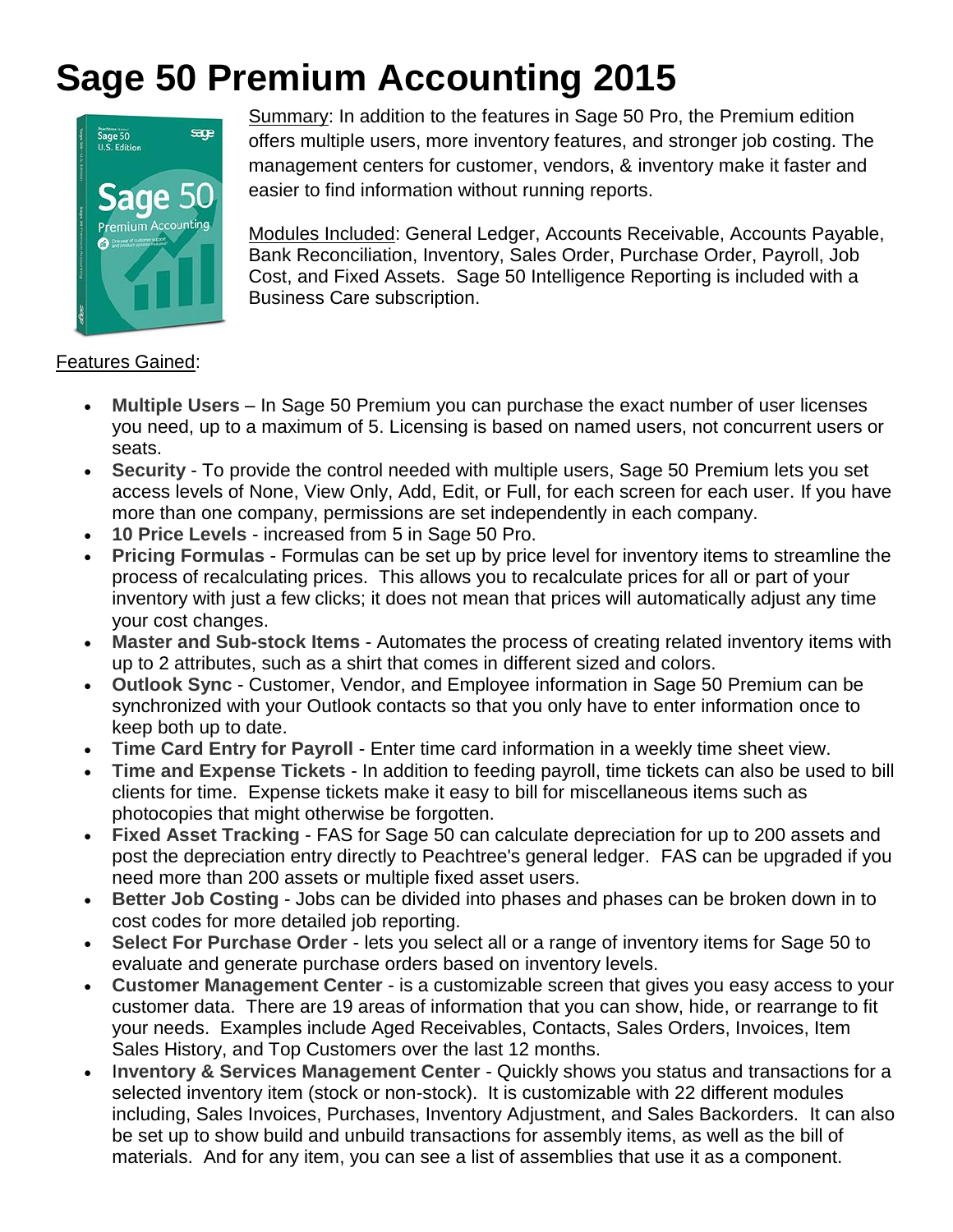- <span id="page-5-0"></span> **Expanded Employee information** - Fields in the employee maintenance screen provide space for emergency contact information, EEO data, and more. There is also a function to track employee review history and next review date.
- <span id="page-5-1"></span> **Item History By Customer** - is a customizable list that will show sales of all items or a selected item. It can be any column in the list, including item, customer, or date. You can double click entries to view the original transaction. You can also print the list, email it, or send it to Excel.
- <span id="page-5-2"></span> **Open Multiple Companies** – Keep as many companies open as you want. In all companies opened after the first company some features will be restricted, although most routine data entry and reporting functions are not affected. See detailed list below.
- <span id="page-5-3"></span> **Vendor Management Center**- is a customizable screen that gives you easy access to your vendor data. There are 14 modules that you can show, hide, or rearrange to fit your needs including Aged Payables, Item Purchase History, Payments, and Purchases/Inventory Received.
- <span id="page-5-4"></span> **Sage 50 Intelligence Reporting** - turns Excel into a custom report writer for Sage 50. You design report templates in Excel and use Sage 50 Intelligence to supply the raw Sage 50 data to feed your report. Several pre-built reports come with Sage 50 Intelligence Reporting including Sales Analysis, Purchases Analysis, Inventory Analysis, multiple balance sheet and income statement formats, and a Dashboard showing profit & loss, top 5 expenses, top 5 customers, top 5 items, and bottom 5 items. Custom reports can be written from scratch or you can copy and modify any existing report. A single user license for Sage Business Intelligence is included, additional licenses can be added.
- **Consolidations** allows you to consolidate multiple companies in to a separate parent company for combined financial statement reporting.
- <span id="page-5-5"></span> **Multiple Budgets** - Save multiple versions of your budget to so you can easily compare different scenarios when forecasting.
- <span id="page-5-6"></span> **Payroll raise history** - lets you track each employee's raise history on the Maintain Employees screen.
- <span id="page-5-7"></span> **Serialized Inventory** - Expands the inventory capabilities to include inventory with serial numbers. Some programs call this specific unit inventory.
- <span id="page-5-8"></span> **Archive Company** - Gives you the option of making an un-editable copy of your company's data. This is normally used after all year end entries are completed.
- <span id="page-5-9"></span> **Departmental Financial Statements** - makes producing financial statements by departments easier. Sage 50 Pro can produce the same reports. But Premium gives you a method to enforce the proper account segments when creating GL accounts, and then adds an option to choose a department when printing financial statements. This shields the user from having to learn how to set up department masking in the financial statement designer and saving separate report layouts for each department.
- <span id="page-5-10"></span> **Vendor Part Numbers** - Adds an extra field to the Maintain Inventory Items screen so that you can track your vendor's part number for each item. When printing inventory reports, purchase orders, quotes, sales orders, invoices, credit memos, receipts or payments, you have the option of printing the vendor part number in place of your item ID.
- <span id="page-5-11"></span> **Proposals** - similar in concept to a quote. But after marking it as accepted, you have the option of invoicing the entire proposal, a percentage of the proposal, or a different percentage of each line of the proposal. You can continue to make invoices from the proposal until it has been fully billed.
- <span id="page-5-12"></span> **Broadcast Invoicing** - sends an invoice to as many customers as you need. Perfect for sending bills for dues or service contracts when many or all customers pay the same amount.
- <span id="page-5-13"></span> **Change Order Processing** - Print or email a document detailing the changes to a job's estimate and showing the net change to the total estimate or contract amount and projected completion date. From the same data entry screen, you can record acceptance of the change order and apply the changes to the job's estimated quantities, expenses, and revenues.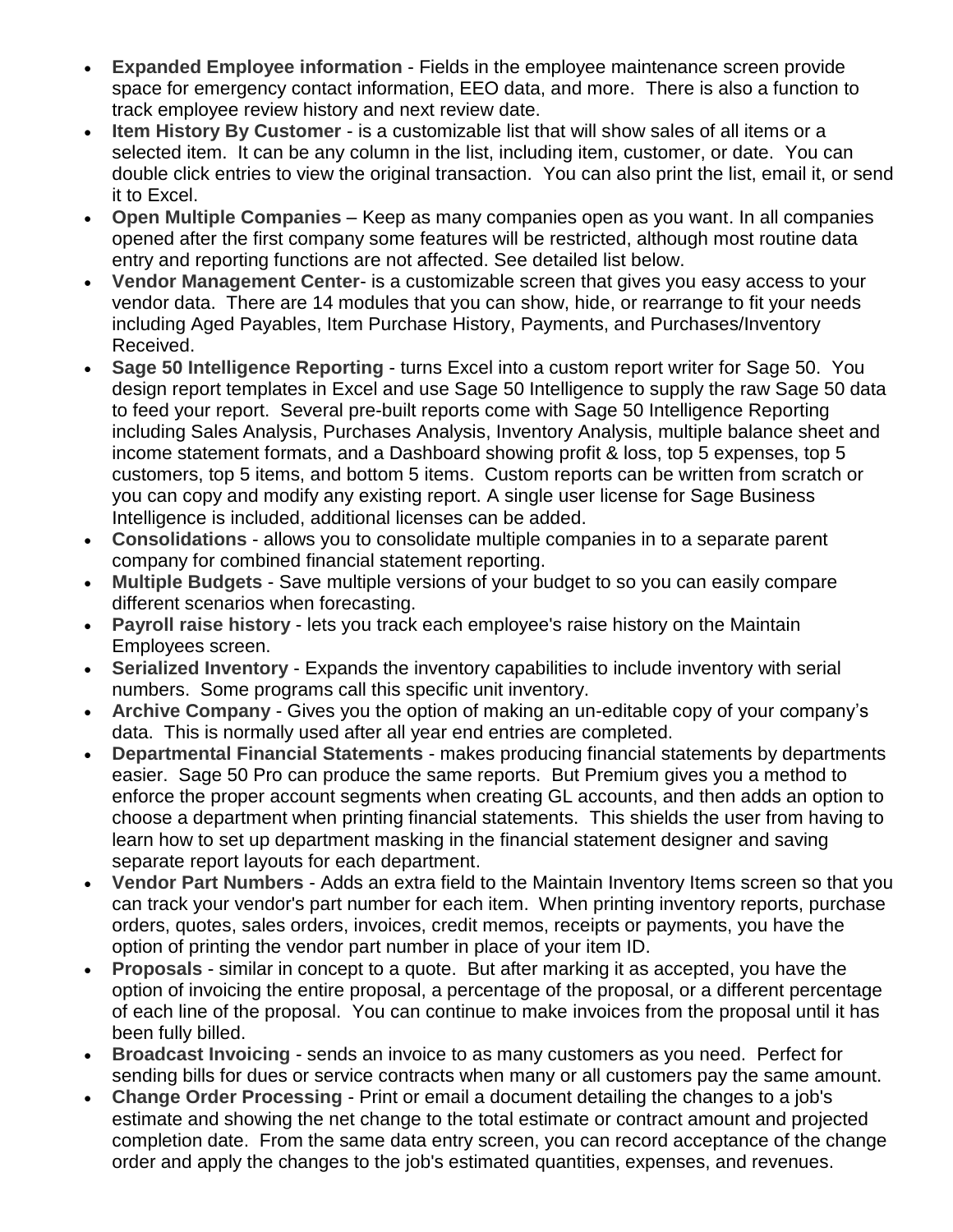#### **When opening multiple companies at the same time, these functions will work only in the first company opened:**

| COM Add-Ins from third parties                  | Sage 50 Business Care information             |
|-------------------------------------------------|-----------------------------------------------|
| Conversion from DacEasy or QuickBooks           | Sage 50 Online Update information             |
| Credit Card Processing (Sage Exchange)          | Sage 50 Payment Solutions information         |
| Crystal Reports 2008                            | Sage 50 Payroll Solutions information         |
| Daily Register reports                          | Sage 50 Remote Access information             |
| Direct Deposit processing                       | Sage 50 Special Edition of MAS 90 information |
| Sage 50 Fixed Assets                            | Sage 50 Tax Service Updates (downloads)       |
| <b>Internal Accounting Review</b>               | Sage 50 Web Accounting processing             |
| Online Banking                                  | Sage 50 Website Tools                         |
| Payroll Forms (via Aatrix)                      | Sage Timeslips / TAL Pro for Sage 50          |
| Checks and Forms information                    | Timeslips Integration with Sage 50            |
| Sage 50 Customer Support information            | <b>Web Transaction Center</b>                 |
| Sage 50 Fixed Assets Solutions information      | What's New page                               |
| Sage 50 Industry Specific Solutions information | Year-End Wizard                               |
| Sage 50 Online Backup information               |                                               |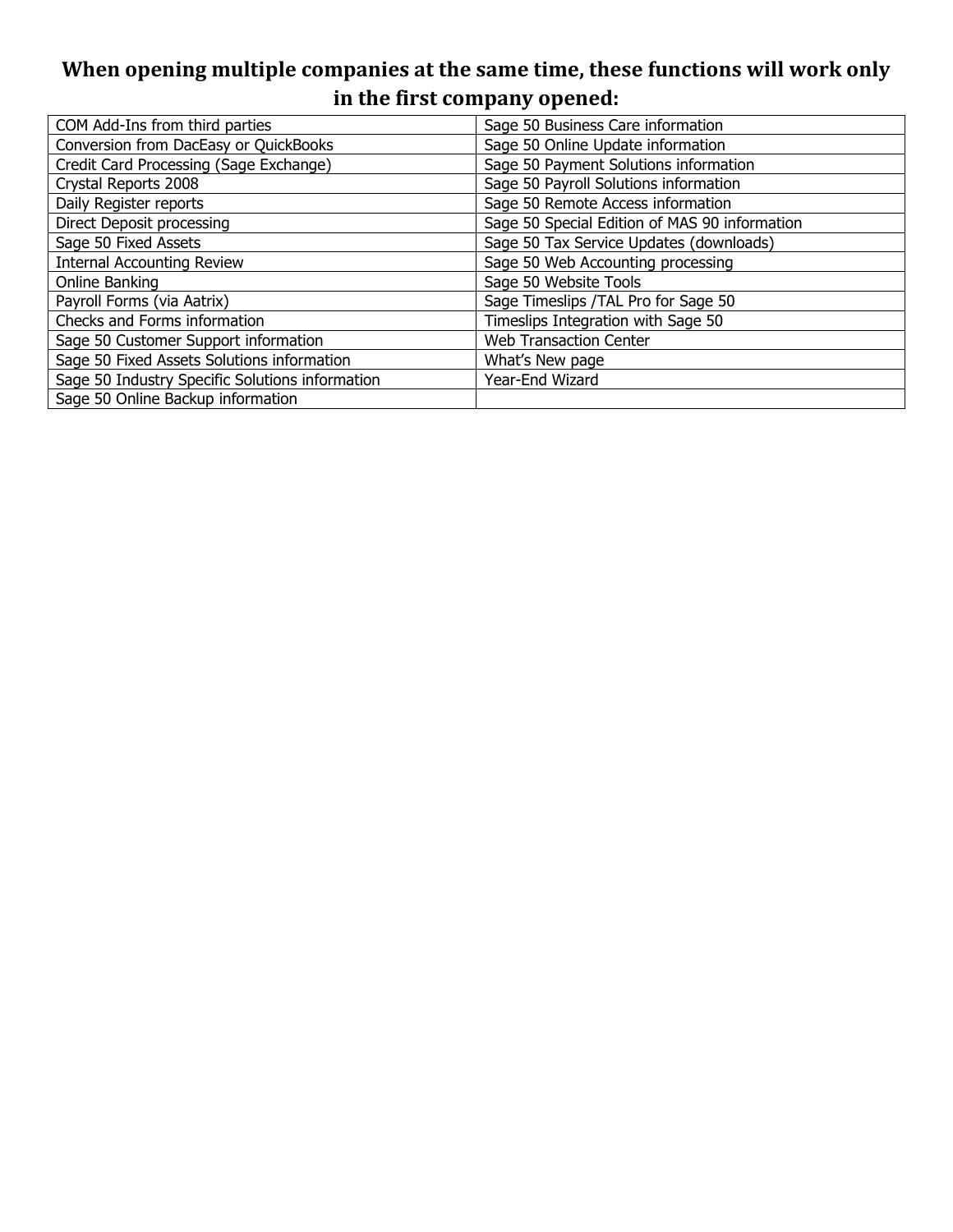### <span id="page-7-0"></span>**Sage 50 Quantum Accounting 2015**



Summary: Quantum expands Sage 50's inventory functionality with features like unit of measure conversions and bill of material revision. Job oriented users will appreciate progress billing and vendor insurance tracking. It can be licensed for 1-10, 15, 20, 30 or 40 users.

Modules Included: General Ledger, Accounts Receivable, Accounts Payable, Bank Reconciliation, Inventory, Sales Order, Purchase Order, Payroll, Job Cost, and Fixed Assets. Sage 50 Intelligence Reporting is included with a Business Care subscription.

#### Features Gained:

- <span id="page-7-5"></span> **SmartPosting** - Combines the convenience of real time posting with performance benefits of batch posting. You save each transaction as you normally would, but the SmartPosting service handles the actual posting process in the background while you continue working. So it saves time over waiting for transactions to post in real time, but saves you the extra step of posting in batch mode. You have easy access to the SmartPost manager so that you can see if there are any unposted transactions. You also have the option of using real time or batch posting.
- <span id="page-7-6"></span> **My Dashboard** - lets you create a customized display of your company's data. Create as many tabs as you want to display customer, vendor, inventory, job, and GL information.
- <span id="page-7-7"></span> **Order Process Workflow** - Track the status of transactions in both sales and purchasing. Set up the steps that you want to track and receive notifications when their status changes. Assign a default user to each status so that changing the status automatically re-assigns it to the correct person.
- <span id="page-7-8"></span> **Log Users Out** - users with sufficient rights can log out all or selected users. They also have the option of logging them out immediately or sending notification that they will be logged out in "X" minutes.
- **Up to 40 Users** Licensing is available for 1-10, 15, 20, 30 or 40 named users.
- <span id="page-7-1"></span> **Role Based Security** - Lets you set up user rights by role or job title and assign users to a role instead of assigning rights from scratch for each user.
- <span id="page-7-9"></span> **Job Navigation Center** - Gives you convenient access to all job related tasks, transactions, and reports, as well as a job list that displays the status of each job.
- <span id="page-7-10"></span> **Job & Project Management Center** - Like the customer management center and inventory management center, but for jobs. With 20 different customizable modules that you can choose to show or hide, you get instant access to status information and transactions related to a selected job.
- <span id="page-7-2"></span> **Progress Billing** - Jobs that require progress billing can choose between Percent of Completion, Percent of Contract, or Percent of Proposal.
- <span id="page-7-3"></span> **Contractor Insurance Tracking** - A new tab was added to the Maintain Vendors window. Here you can keep track of expiration date, insurance company name, policy number, and notes for worker's compensation, general liability, umbrella, and automotive policies.
- <span id="page-7-4"></span> **Ability to Revise Bill Of Material** - Assembly items have a bill of materials attached to them so that Sage 50 knows which components make up the finished good. In the lower versions of Sage 50, that BOM is set in stone. But in Quantum, you can create a revised BOM with an effective date. Any assembly transactions on or after that date will use the new BOM.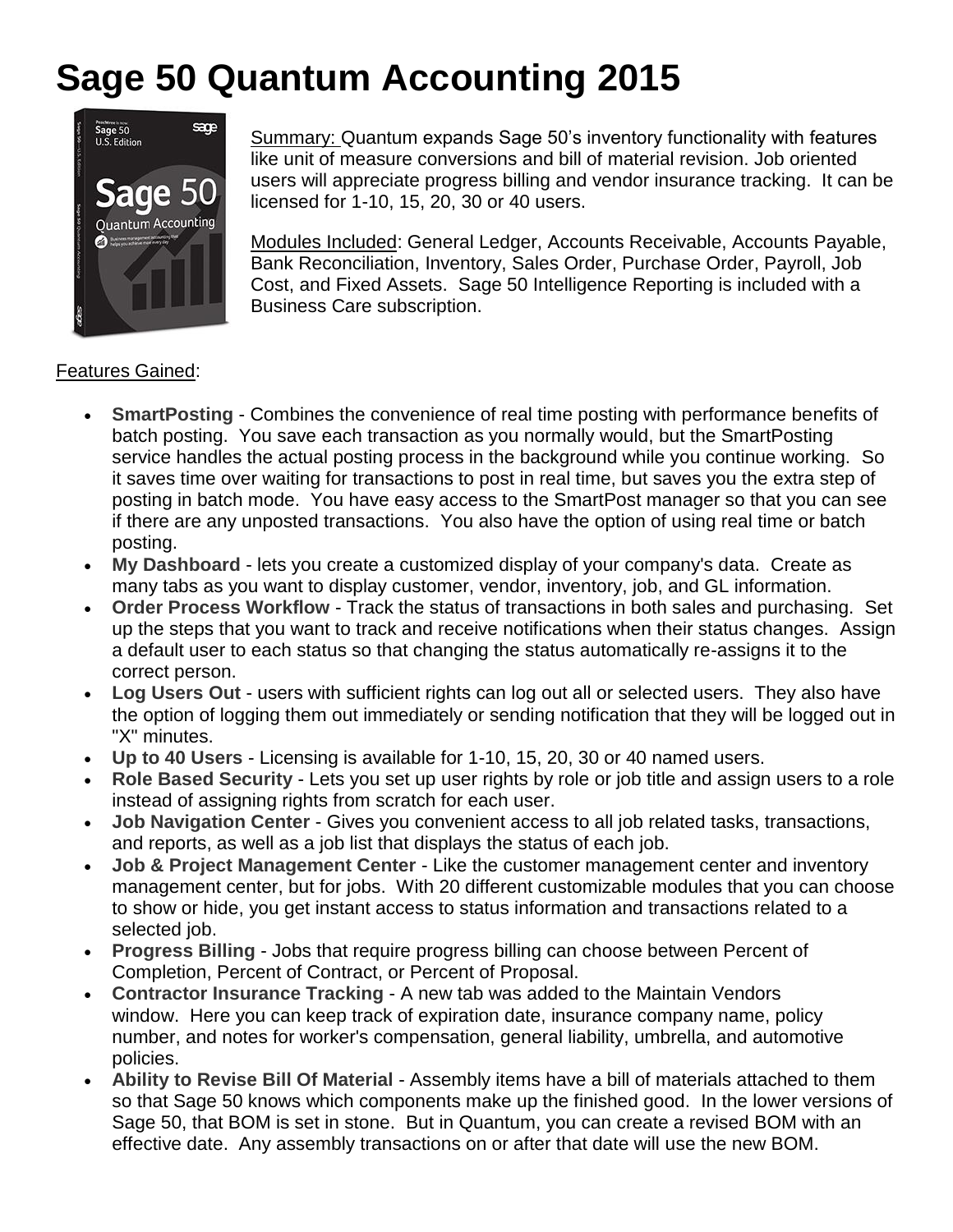- **Quantity Discounts** you can set up as many different discount tables as you want. And within each one you can have up to 5 different quantity breaks. Quantity discounts can work in conjunction with price levels.
- **Work Tickets** Basically this provides a very simple version of a work order to help track the production of assembly items.
- **Multipacks/UOM Conversions** Each inventory item can be assigned a stocking unit of measure, purchase UOM, and selling UOM. That allows you to, for example, purchase an item by the case but sell it as each.
- <span id="page-8-0"></span> **Quantity Discounts** - you can set up as many different discount tables as you want. And within each one you can have up to 5 different quantity breaks. Quantity discounts can work in conjunction with price levels.
- <span id="page-8-1"></span> **Work Tickets** - Basically this provides a very simple version of a work order to help track the production of assembly items.
- <span id="page-8-2"></span> **Multipacks/UOM Conversions** - Each inventory item can be assigned a stocking unit of measure, purchase UOM, and selling UOM. That allows you to, for example, purchase an item by the case but sell it as each.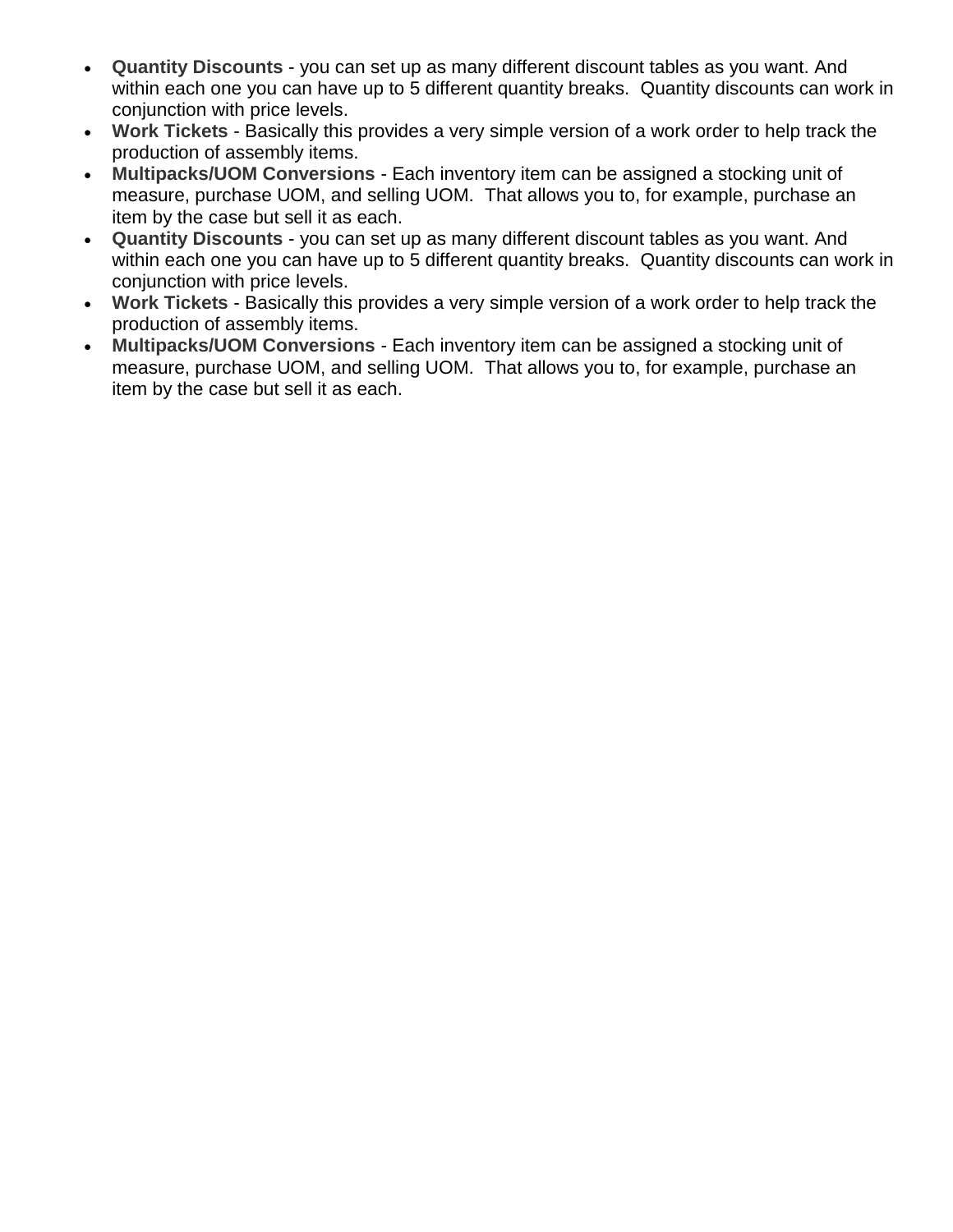### <span id="page-9-0"></span>**Sage 50 Quantum 2015 Accountants' Edition**



Just like Quantum but allows you to work with any flavor of Sage 50 2013 data. You can open and make changes to a client's data without converting it to Quantum. Just remember that if you make changes to a client's data and send it back to them, it will over write their data, not merge with it. The feature list on the Sage web site includes the statement "*Accountant/client able to work simultaneously and merge files*". This is simply referring to the ability to export information (primarily general journal entries), send the file to the client, and have them import that file. All versions of Sage 50 have export and import capabilities. You can import new transactions, but you cannot import changes to existing transactions.

#### **Sage 50 Quantum 2015 Manufacturing Edition**



If you need serious manufacturing features but don't want to give up Sage 50's ease of use or pay the usual price tag of manufacturing software, then Sage 50 Quantum Manufacturing Edition is for you. It bundles Sage 50 Quantum with the MiSys Manufacturing System. The two products are tightly integrated, allowing MiSys to handle your manufacturing and WIP needs, while still utilizing Sage 50 for your finished goods inventory and invoicing.

#### Features Gained:

- <span id="page-9-1"></span>Extensive tracking of manufacturing inventory and work in process (WIP)
- Multi-level bills of material with full explosion down to 16 levels deep
- Net-change physical inventory with cycle counting
- Batch-oriented or direct entry of all stock transfer transactions
- Full back flushing of all assembly transactions
- Choice of standard, average, LIFO, or FIFO costing methods
- Cost adjustment with roll-up through all BOM levels
- Stock check processing to identify impending shortages
- Work orders to document and track production activity
- Configurable alerts to show you critical events and status
- Additional modules to extend capabilities in Advanced Purchasing, Advanced Production, Material Requirements Planning
- Custom manufacturing reports